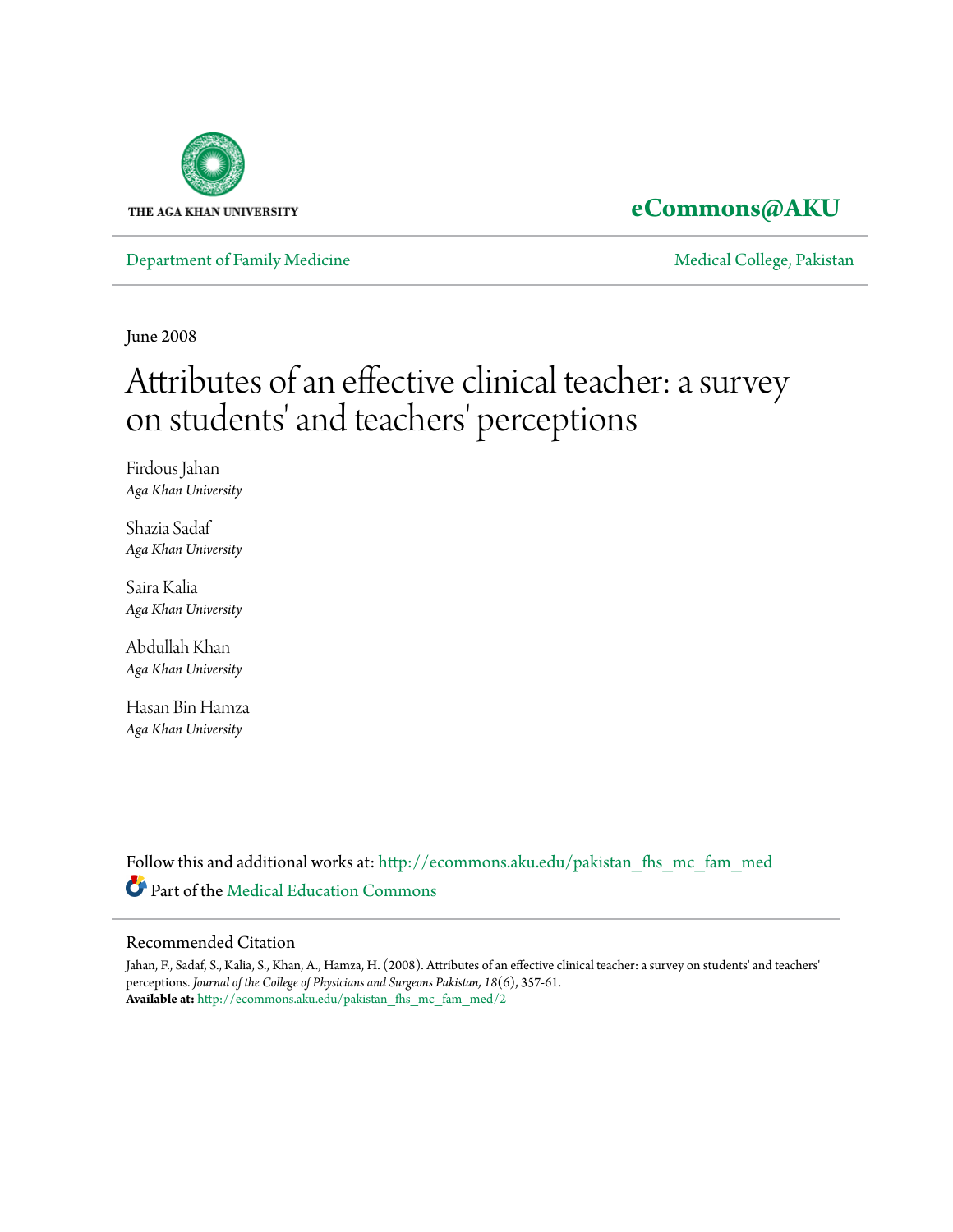## Attributes of an Effective Clinical Teacher: a Survey on Students' and Teachers' Perceptions

Firdous Jahan<sup>1</sup>, Shazia Sadaf<sup>2</sup>, Saira Kalia<sup>3</sup>, Abdullah Khan<sup>3</sup> and Hasan Bin Hamza<sup>1</sup>

#### **ABSTRACT**

**Objective**: To identify the attributes of effective clinical teacher, using a self-filled survey questionnaire, that students and faculty value most, and to compare the opinion of student and faculty regarding the same.

**Study Design**: Cross-sectional study.

**Place and Duration of Study**: The Aga Khan University Hospital (AKUH), Karachi from October 2006 to January 2007. **Subject and Methods**: Clinical faculty at AKUH and students in clinical years were included in this survey after taking their written informed consent. Data were collected through a structured questionnaire administered to all participants. Responses were compared.

**Results**: A total of 119 students in clinical years (3, 4 and 5) and 89 faculties involved in clinical teaching responded to the questionnaire. The most important attributes in faculty's and students' perspective were knowledge, interest in teaching and clinical competency. In students and faculty perspective, the fourth and fifth attributes were good communication skills and being non-judgmental.

**Conclusion**: Students in clinical years and clinical teachers valued knowledge, interest in teaching and clinical competency as the most important attributes for an effective clinical teacher. There were various areas of agreement and disagreement between faculty and students about attributes of effective clinical teacher.

**Key words:** Effective clinical teacher. Education. Attributes.

#### **INTRODUCTION**

To improve the quality of education and effectiveness of educator in medical college, one must identify the best clinical teacher who should be enthusiastic, being wellorganized and adopt interactive teaching with students.1 The attributes that makes a clinical teacher effective need to be explored so that medical graduates may have a better patient approach and management of clinical problems in real life practice. It is very difficult to state the minimum attributes that are essential to become an effective teacher but depending on the level of student and teaching environment, a good teacher ideally completes an alignment of the level of behaviour, competencies, beliefs and professional identity.2

Students are self-directed learners and teacher acts as facilitator, responsible to set a positive climate for learning, clarifying the purpose of the learner, organizing and making available learning resources, balancing

*1 Department of Family Medicine, The Aga Khan University Hospital, Karachi.*

- *<sup>2</sup> Department of Educational Development and Surgery, The Aga Khan University Hospital, Karachi.*
- *3 Student, The Aga Khan University Hospital, Karachi.*

*Correspondence: Dr. Firdous Jahan, A-141, Block 10-A, Gulshan-e-Iqbal, Karachi. E-mail: firdous.jahan@aku.edu*

*Received October 1, 2007; accepted March 26, 2008.*

intellectual and emotional component of learning. Clinical teaching in all aspects nurtures a student to develop knowledge, skills and desired attitude for better patient care. Researchers have identified that the best clinical teachers are described as enthusiastic, having clarity, well-organized approach and adaptability to an interactive style with the students.3-4

Attributes of an effective teacher/facilitator as described in literature are: critical and reflective thinker, problem solver, self-directed lifelong learner, competent integrated (updated knowledge and skills), of good communication skills, honest, ready to respect perspective and values of subject, easily accessible, non-threatening, intrinsically motivated, committed, having creativity and flexibility, of good managerial and administrative skills, role model and leadership skills, open to new ideas, work productively with others, organize and uses time effectively, develop capacity to make informed ethical choices, does research and evidence-based practice and who gives timely feedback, providing compassionate, ethically, culturally best possible care with honesty and empathy.

Globally, there is a need to create a more competencybased medical education system and academic medical centers increasingly allowing the quality of teaching when determining the academic rank of their faculty.<sup>5-7</sup>

The primary objective of this study was to identify which teaching attributes of faculty and students of clinical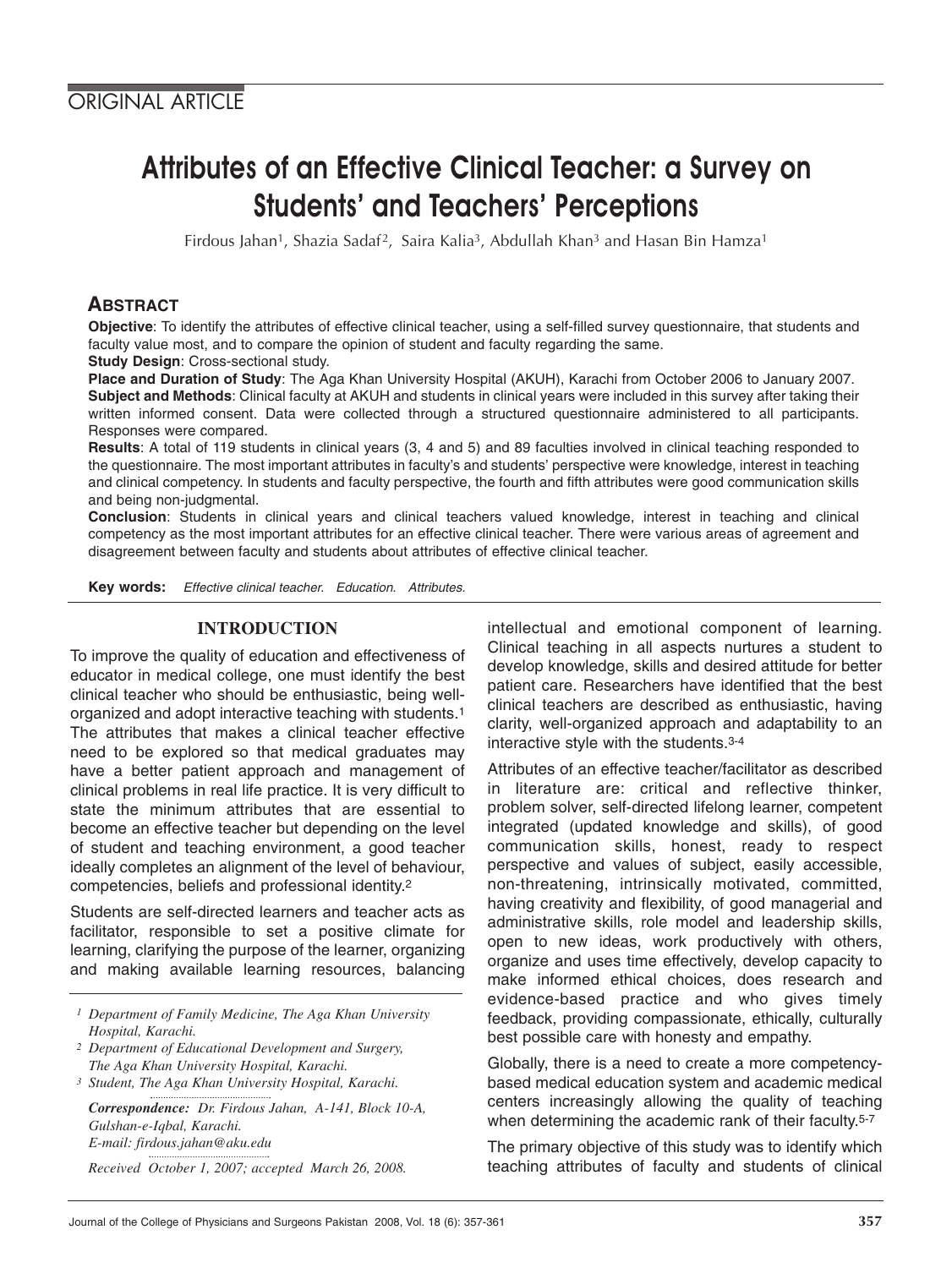years believe are most important for effective teaching, which attributes are least important. Secondary objective was to compare the opinion of faculty and students to determine if they differ, with regard to which attributes are most important for effective teaching.

#### **SUBJECTS AND METHODS**

This cross-sectional study was conducted at the Aga Khan University Hospital (AKUH), a tertiary care teaching hospital in Karachi, Pakistan, over a period of 4 months; from October 2006 to January 2007.

Clinical faculty of AKUH Medical College and students in clinical years (3, 4 and 5) were eligible to participate in this survey. Those who did not give written informed consent were excluded from the study.

Survey instrument was a list of characteristics/attributes of effective clinical teacher, ranking the attributes from 1-13 according to priority sequence that were valued most in a clinical teacher (1 being the most important and 13 being the least). They included knowledge based (engaged in continuing medical education), clinically competent (competent in patient management issues), interest in teaching (shows enthusiasm and positive attitude), non-judgmental (provides nonthreatening environment), good communication skills with patients, students and other staff members; give useful and timely feedback (encourages two-way communication), well prepared for tutorials, lectures, ward rounds, clinics, and presentations); availability, organizational skills and good time management, scholarly activity (active in research), practices evidencebased medicine, role model (achieves a healthy balance between professional/personal/ spiritual/ physical life) and extent of interactive teaching employed.

Data were collected using a structured questionnaire. From the characteristics identified in the literature as being potentially important, a list of above 13 attributes of effective clinical teachers was compiled. This list was reviewed by Educational Development and Research Committee of Department of Family Medicine, the Aga Khan University Hospital, and agreed on via several brain storming sessions with both faculty and students in this program along with focus group discussions with students as well as with faculty. The survey questionnaire was then distributed to students of all clinical years and faculty of the teaching hospital. Respondents were asked to rank the attributes from 1 to 13; 1 being the most important and 13 being the least important attributes.

Data were analyzed using Statistical Package for Social Sciences (SPSS). Descriptive statistics were computed to present distribution of study participants by gender, student's year of medical school and faculty duration of experience in years. Median ranks were computed to report effective teacher attributes identified in terms of

importance separately by faculty and students. The Mann-Whitney U-test for ordinal data was used to test possible differences among faculty and student rankings for effective teacher attributes, as well as faculty rankings among those with  $\leq$  5 or > 5 years of experience. Similarly, the Kruskal Wallis test was used to test differences between rankings assigned by students in the year 3, 4 and 5 of medical school. Responses between the above-mentioned comparison groups were considered to be significantly different when  $\alpha$  was < 0.05. For attributes found to be significantly different on comparison with the Kruskal Wallis test among the three years of medical school, Mann-Whitney U-test was applied to test differences between years 3-4, 4-5 and 3-5.

#### **RESULTS**

A total of 119 students of clinical years (3, 4 and 5) and 89 teachers of clinical years returned their completed survey. The response rate for students was 119/253 (59%), and response rate for faculty was 89/160 (55%). Among the 89 faculty who responded, 60.7% were males while among the students 46.2% of the respondents were males. Faculty having > 5 years of experience were 56.2%. The distribution of students in the years 3, 4 and 5 of medical school was 34.5%, 44.5% and 21.0% respectively.

Overall, the most important effective teacher attribute was interest in teaching' with a median rank of 2. This was followed by 'knowledge' and 'clinical competency' both with a median rank of 3 (Table I). In teachers' perspective, the most important attributes were 'knowledge', 'interest in teaching' and 'clinical competency', each with a median rank of 3. These were followed by 'good communication skills' - median rank of 4. Three least important attributes were 'organizational skills' and 'practice evidence-based medicine' with median rank 10 and 'scholarly activity' with median rank 11 (Table II).

| <b>Table I:</b> Overall ranking of effective teacher attributes by most |
|-------------------------------------------------------------------------|
| important to least important (n=208).                                   |

| Most important attributes         | Median rank |
|-----------------------------------|-------------|
| Interest in teaching              | 2           |
| Knowledge                         | 3           |
| Clinical competency               | 3           |
| Non-judgmental                    | 5           |
| Good communication skills         | 5           |
| Prepared                          | 7           |
| Interactive teaching              | 7           |
| Good feedback                     | 8           |
| Availability                      | 8           |
| Role model                        | 8           |
| Organizational skills             | 10          |
| Scholarly activity                | 11          |
| Practices evidence-based medicine | 11          |
|                                   |             |

Lowest median rank is most important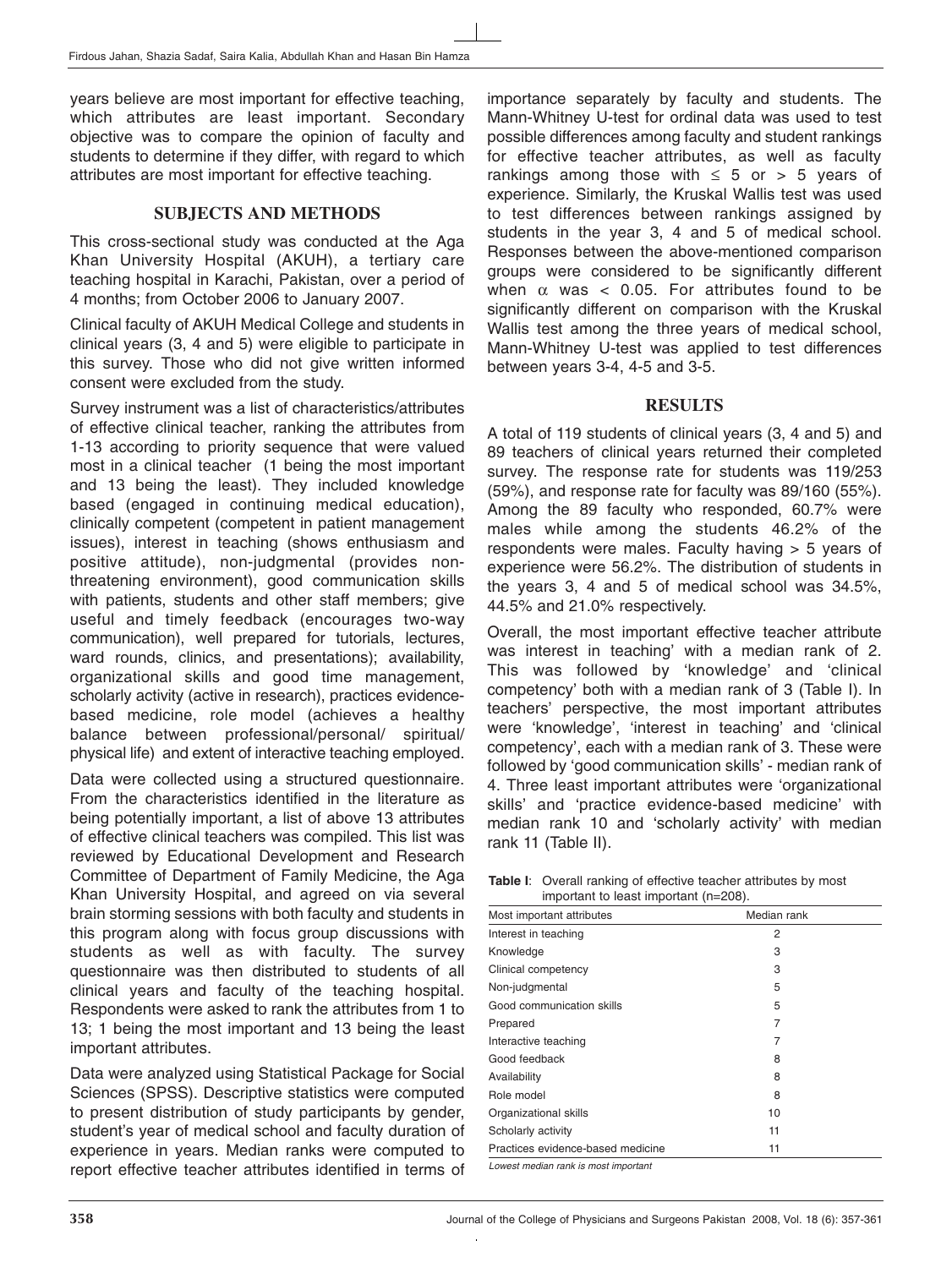**Table II**: Comparison of effective teacher attributes by faculty and students.

|                           | Faculty     | Student     | p-value* |
|---------------------------|-------------|-------------|----------|
|                           | $n = 89$    | $n = 119$   |          |
| Attributes                | Median rank | Median rank |          |
| Knowledge                 | 3           | 4           | 0.01     |
| Clinical competency       | 3           | 4           | < 0.01   |
| Interest in teaching      | 3           | 2           | 0.63     |
| Good communication skills | 4           | 5           | 0.62     |
| Non-judgmental            | 5           | 5           | 0.63     |
| Good feedback             | 7           | 8           | 0.03     |
| Prepared                  | 7           | 7           | 0.67     |
| Availability              | 8           | 8           | 0.06     |
| Role model                | 8           | 7           | 0.09     |
| Interactive teaching      | 8           | 7           | 0.05     |
| Organizational skills     | 10          | 9           | 0.01     |
| Practices EBM+            | 10          | 11          | < 0.01   |
| Scholarly activity        | 11          | 12          | 0.14     |

\* Mann-Whitney U-test, † Evidence-based medicine

In students' perspective, the most important attributes were 'interest in teaching' with median rank 2, followed by 'knowledge' and 'clinical competency' each with a median rank of 4. Least important attributes identified by students were 'scholarly activity'  $-12$ , 'practices evidence-based medicine' – 11, and 'organizational skills' with median rank 9. Table II displays the data comparing students and faculty ranking of attributes. The students and faculty differed significantly in their rankings for attributes, 'clinical competency', 'knowledge', 'good feedback', 'organizational skills' and 'practices evidence-based medicine' where faculty gave more importance than the students to the former three attributes and less to the latter two. The remaining attributes had similar or not significantly different rankings assigned by students and faculty.

Faculty with at least 5 years of experience gave the most importance to 'interest in teaching', 'knowledge', 'clinical competency' and 'good communication skills' while those with less than 5 years of experience gave most importance in the following order, 'knowledge', 'interest in teaching', 'clinical competency' and 'good communication skills'. The differences, however, were not statistically significant (Table III). Faculty rankings differed significantly regarding 'interactive teaching' which was given more importance by faculty with less than 5 years of experience.

Analysis of responses in order of importance by year of education revealed some differences. Students in year 3 gave more importance to 'clinical competency' compared to students of year 4, while 'practices evidence-based medicine' was more important as perceived by year 5 students compared to those in year 3 (Table IV). The differences in assigned ranks for other attributes were not significant.

**Table III**: Comparison of effective teacher attributes by years of faculty experience.

|                           | At least 5 years<br>of experience<br>$n = 39$ | More than 5 years<br>of experience<br>$n=50$ | p-value* |
|---------------------------|-----------------------------------------------|----------------------------------------------|----------|
| <b>Attributes</b>         | Median rank                                   | Median rank                                  |          |
| Interest in teaching      | 2                                             | 3                                            | 0.07     |
| Knowledge                 | 3                                             | 2.5                                          | 0.86     |
| Clinical competency       | 3                                             | 3                                            | 0.57     |
| Good communication skills | 4                                             | 5                                            | 0.24     |
| Non-judgmental            | 5                                             | 6                                            | 0.16     |
| Good feedback             | 7                                             | 8                                            | 0.35     |
| Prepared                  | 7                                             | 7                                            | 0.82     |
| Availability              | 8                                             | 8.5                                          | 0.90     |
| Role model                | 9                                             | 7                                            | 0.08     |
| Interactive teaching      | 9                                             | 7                                            | 0.02     |
| Organizational skills     | 10                                            | 11                                           | 0.67     |
| Scholarly activity        | 11                                            | 11                                           | 0.24     |
| <b>Practices EBM+</b>     | 11                                            | 10                                           | 0.29     |
|                           |                                               |                                              |          |

\* Mann-Whitney U-test, † Evidence-based medicine

| <b>Table IV:</b> Comparison of effective teacher attributes among students |  |  |
|----------------------------------------------------------------------------|--|--|
| by year of medical school.                                                 |  |  |

|                           | Year 3<br>$n = 41$ | Year 4<br>$n = 53$ | Year 5<br>$n = 25$ | p-value* |
|---------------------------|--------------------|--------------------|--------------------|----------|
| <b>Attributes</b>         | Median rank        | Median rank        | Median rank        |          |
| Interest in teaching      | 3                  | 2                  | 2                  | 0.42     |
| Clinical competency‡      | 31                 | 52                 | 4                  | 0.02     |
| Interactive teaching      | 3                  | 6                  | 7                  | 0.10     |
| Knowledge                 | 4                  | 4                  | 3                  | 0.74     |
| Good communication skills | 4                  | 5                  | 5                  | 0.15     |
| Non-judgmental            | 5                  | 6                  | 4                  | 0.10     |
| Prepared                  | 7                  | 7                  | 6                  | 0.77     |
| Availability              | 7                  | 7                  | 9                  | 0.52     |
| Good feedback             | 8                  | 8                  | 8                  | 0.94     |
| Role model                | 9                  | 6                  | 7                  | 0.05     |
| Organizational skills     | 9                  | 9                  | 10                 | 0.06     |
| Scholarly activity        | 11                 | 12                 | 12                 | 0.50     |
| Practices EBM+‡           | 122                | 11                 | 111                | 0.01     |

\* Kruskal Wallis Test, † Evidence-based medicine.

‡ Rankings with superscript1 were significantly higher than those with superscript2 on Mann-Whitney U-test  $(p < 0.05)$ .

#### **DISCUSSION**

Teaching and learning in medicine is a continuous process which starts formally at medical school and continues during internship followed by training in the particular specialty chosen by the doctors. Throughout their careers, doctors keep themselves up-to-date through continuous professional development. This means that medical education continuously evolves reflecting the latest developments in modern medicine and students are future facilitators as described by Irby for clinical teachers.6 In the modern era, students are self-directed learners and the teachers are responsible to set a positive climate for learning as discussed in literature regarding new ideas and perception about clinical teaching.8,9

In this study, the student population comprised 55 (46.2%) males and 64 (53.8%) females. There were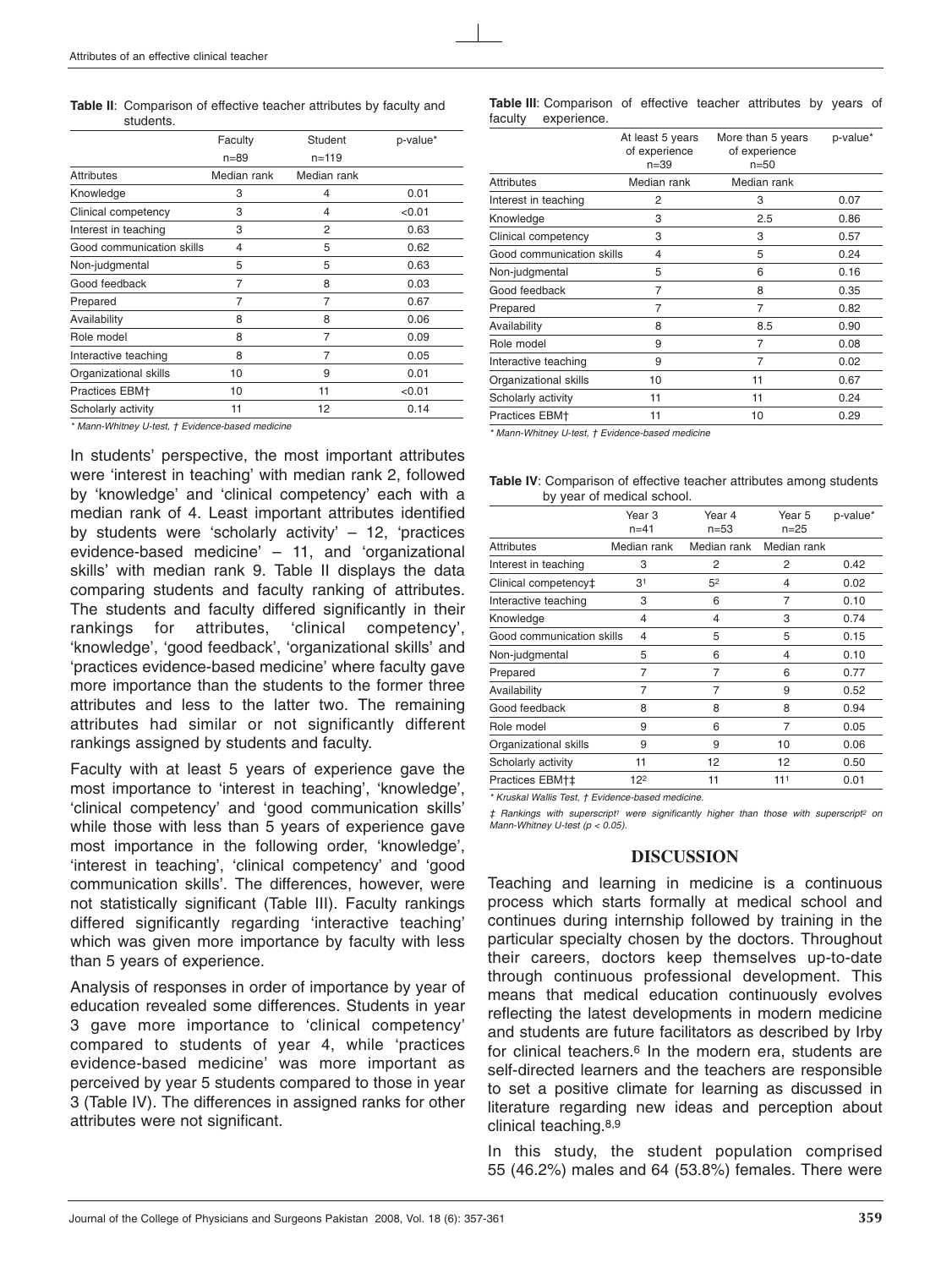about 253 students in all three clinical years at AKU medical college, the response rate was 119/253 (50%). Among clinical faculty, 160 questionnaire forms were distributed with a resulting response rate of 55%. Out of 89 faculties who responded, 54 were males and 35 females.

A total of 39 faculty members had experience in clinical teaching of at least 5 years while rest of them had more than 5 years experience in teaching. Students and faculty agreed that knowledge, interest in teaching and clinical competence were among the most important attributes of an effective clinical teacher (Table I). There were also agreements that better educators were those who had effective and good communication skills.

Both groups also felt strongly that scholarly activities, good organizational skills and practicing evidencebased medicine had little importance in defining an effective clinical educator. Tamara described the three top most attributes of an effective clinical teacher as 'clinical competence', 'non-judgmental' and 'role model', in a study that identified the attributes valued most by residents and faculty.10 In this study, both groups felt interest in teaching, knowledge along with clinical competency was required to become effective clinical teacher.

This study demonstrated that the views held by the Pakistani students and faculty were somewhat different (Table II).

Both groups felt that it was important for a quality educator to become non-judgmental providing a safe learning environment. Students felt 'interest in teaching' was a more valuable attribute compared to faculty whereas faculty thought knowledge and clinical competency were the top most attributes compared to students. It was also very interesting to note that though the students were in different clinical years, they mostly held similar views regarding interest in teaching.

This study showed that faculty having less than 5 years clinical teaching experience expressed that good communication skills was the fourth important attribute after interest in teaching, clinical competence and knowledge (Table III), while those who had teaching experience of more than 5 years stressed that interactive teaching, being well prepared and a role model was the fifth important attribute for an effective clinical teacher. Good communication with trainees, patients and colleagues defines teaching excellence.

The analysis of clinical teaching and clinical practice demonstrated that they were closely linked. Tang demonstrated students' perception of effective and ineffective clinical teacher in school of nursing. They found that teachers strive to improve their attitude towards students as the best way to achieve the goals of clinical teaching.11 Attributes of effective clinical teacher pointed out by the medical students were more or less same as described in literature.

To promote excellence in medical teaching, medical students and faculty did agree upon few attributes. The medical students in clinical years felt that acting as a role model and organizational skills were important attribute compared to faculty. Clinicians can 'teach' collaboration by acting as role models and by encouraging learners to understand the responsibilities of other health professionals. As managers, clinicians can apply their skills to the effective management of learning resources.12

There were some disagreements among the students too. Year 3 students ranked interest in teaching, clinical competency and interactive teaching in the order of importance. Year 5 students ranked knowledge as the second most important attribute after interest in teaching, clinical competency and non-judgmental as the third attributes of effective clinical teacher. Year 4 students thought role model worth emulating was important compared to other students (Table IV).

The importance of teaching conversation and learning in the context of clinical education is well-described in literature. In this study, students in year 3 felt that good communication skills was an important attribute compared to year 4 and 5, a factor, stressed by previous authors, that is essential to promote excellence in medical teaching.12,13

Interest in teaching was universally marked as most important attribute of an effective clinical teacher by all clinical year students. Year 3 students gave more importance to interactive teaching as third important attribute after interest in teaching and clinical competency, while year 4 and 5 students stressed more on knowledge and clinical competency as second most important attribute respectively. Year 5 students were not very keen about interactive teaching compared to year 3 and 4 (Table IV). These findings are generally in keeping with a previous study on faculty and students' perception of effective clinical teacher where both groups valued skills, knowledge, and fair feedback the most important attributes of a clinical teacher.14 Authors have discussed the art and science of becoming a successful teacher.<sup>15,16</sup>

Utilizing the literature search and comparing the study result we can streamline the clinical teaching as we know better teaching should translate into better learning by students who may turn out to be future educators in their own right. This, however, should translate into better care for patients. It is important, therefore, to identify characteristics that define qualities essential to be an effective educator.

The inadequate response rate among both faculty and students presented a potential limitation of the study, however, it essentially did capture the views of both the groups at the university fairly well. Understanding and interpretation of terminology described in survey questionnaire might be different at different levels.